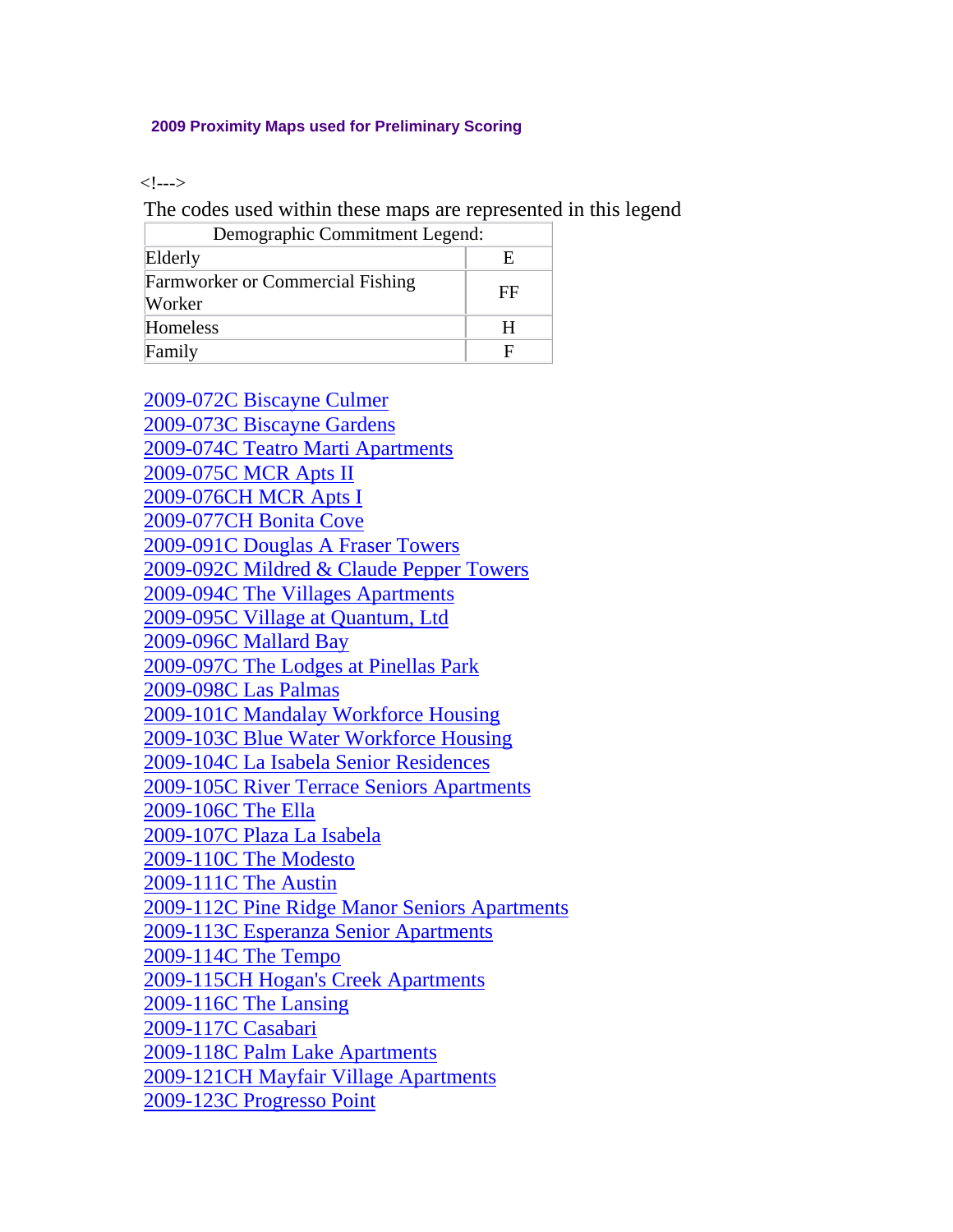[2009-124C Villa Vinalia](http://www.floridahousing.org/FH-ImageWebDocs/UniversalApps/2009/Proximity%20Maps/2009-124C_Villa_Vinalia.pdf) [2009-125C Westwood Estates](http://www.floridahousing.org/FH-ImageWebDocs/UniversalApps/2009/Proximity%20Maps/2009-125C_Westwood_Estates.pdf) [2009-126C Lake Wales Villas](http://www.floridahousing.org/FH-ImageWebDocs/UniversalApps/2009/Proximity%20Maps/2009-126C_Lake_Wales_Villas.pdf) [2009-127C Lakeside Apartments](http://www.floridahousing.org/FH-ImageWebDocs/UniversalApps/2009/Proximity%20Maps/2009-127C_Lakeside_Apartments.pdf) [2009-128C Skyview II](http://www.floridahousing.org/FH-ImageWebDocs/UniversalApps/2009/Proximity%20Maps/2009-128C_Skyview_II.pdf) [2009-129C Arbours at Park Ridge](http://www.floridahousing.org/FH-ImageWebDocs/UniversalApps/2009/Proximity%20Maps/2009-129C_Arbours_at_Park_Ridge.pdf) [2009-130C Palm Cove at Boynton Beach, Ltd.](http://www.floridahousing.org/FH-ImageWebDocs/UniversalApps/2009/Proximity%20Maps/2009-130C_Palm_Cove_at_Boynton_Beach,_Ltd..pdf) [2009-131C La Joya Apartments.](http://www.floridahousing.org/FH-ImageWebDocs/UniversalApps/2009/Proximity%20Maps/2009-131C_La_Joya_Apartments..pdf) [2009-132C Arbours at Fort King.](http://www.floridahousing.org/FH-ImageWebDocs/UniversalApps/2009/Proximity%20Maps/2009-132C_Arbours_at_Fort_King..pdf) [2009-134C Charisma II](http://www.floridahousing.org/FH-ImageWebDocs/UniversalApps/2009/Proximity%20Maps/2009-134C_Charisma_II.pdf) [2009-135C Charisma I](http://www.floridahousing.org/FH-ImageWebDocs/UniversalApps/2009/Proximity%20Maps/2009-135C_Charisma_I.pdf) [2009-136C New Horizons Apartments](http://www.floridahousing.org/FH-ImageWebDocs/UniversalApps/2009/Proximity%20Maps/2009-136C_New_Horizons_Apartments.pdf) [2009-138C Pinnacle at Flagler Pointe](http://www.floridahousing.org/FH-ImageWebDocs/UniversalApps/2009/Proximity%20Maps/2009-138C_Pinnacle_at_Flagler_Pointe.pdf) [2009-139C Avery Glen](http://www.floridahousing.org/FH-ImageWebDocs/UniversalApps/2009/Proximity%20Maps/2009-139C_Avery_Glen.pdf) [2009-140C Pinnacle at Hammock Square](http://www.floridahousing.org/FH-ImageWebDocs/UniversalApps/2009/Proximity%20Maps/2009-140C_Pinnacle_at_Hammock_Square.pdf) [2009-141C Live Oak Homes](http://www.floridahousing.org/FH-ImageWebDocs/UniversalApps/2009/Proximity%20Maps/2009-141C_Live_Oak_Homes.pdf) [2009-142C Kissimmee Homes](http://www.floridahousing.org/FH-ImageWebDocs/UniversalApps/2009/Proximity%20Maps/2009-142C_Kissimmee_Homes.pdf) [2009-143C Pine Terrace](http://www.floridahousing.org/FH-ImageWebDocs/UniversalApps/2009/Proximity%20Maps/2009-143C_Pine_Terrace.pdf) [2009-147C Wahneta Palms](http://www.floridahousing.org/FH-ImageWebDocs/UniversalApps/2009/Proximity%20Maps/2009-147C_Wahneta_Palms.pdf) [2009-148C Brownsville Transit Village III](http://www.floridahousing.org/FH-ImageWebDocs/UniversalApps/2009/Proximity%20Maps/2009-148C_Brownsville_Transit_Village_III.pdf) [2009-149C Brownsville Transit Village IV](http://www.floridahousing.org/FH-ImageWebDocs/UniversalApps/2009/Proximity%20Maps/2009-149C_Brownsville_Transit_Village_IV.pdf) [2009-150C Village Carver III](http://www.floridahousing.org/FH-ImageWebDocs/UniversalApps/2009/Proximity%20Maps/2009-150C_Village_Carver_III.pdf) [2009-155C Laurel Pointe Apartments](http://www.floridahousing.org/FH-ImageWebDocs/UniversalApps/2009/Proximity%20Maps/2009-155C_Laurel_Pointe_Apartments.pdf) [2009-156C Varela Senior](http://www.floridahousing.org/FH-ImageWebDocs/UniversalApps/2009/Proximity%20Maps/2009-156C_Varela_Senior.pdf) [2009-157C Hamilton Preserve](http://www.floridahousing.org/FH-ImageWebDocs/UniversalApps/2009/Proximity%20Maps/2009-157C_Hamilton_Preserve.pdf) [2009-158C Flor Del Mar](http://www.floridahousing.org/FH-ImageWebDocs/UniversalApps/2009/Proximity%20Maps/2009-158C_Flor_Del_Mar.pdf) [2009-159C Bennet Senior Village](http://www.floridahousing.org/FH-ImageWebDocs/UniversalApps/2009/Proximity%20Maps/2009-159C_Bennet_Senior_Village.pdf) [2009-160C Waterview Landing](http://www.floridahousing.org/FH-ImageWebDocs/UniversalApps/2009/Proximity%20Maps/2009-160C_Waterview_Landing.pdf) [2009-161C Pine Ridge Apartments](http://www.floridahousing.org/FH-ImageWebDocs/UniversalApps/2009/Proximity%20Maps/2009-161C_Pine_Ridge_Apartments.pdf) [2009-162C Magnolia Gardens](http://www.floridahousing.org/FH-ImageWebDocs/UniversalApps/2009/Proximity%20Maps/2009-162C_Magnolia_Gardens.pdf) [2009-163C Heritage Place](http://www.floridahousing.org/FH-ImageWebDocs/UniversalApps/2009/Proximity%20Maps/2009-163C_Heritage_Place.pdf) [2009-164C Methodist Place](http://www.floridahousing.org/FH-ImageWebDocs/UniversalApps/2009/Proximity%20Maps/2009-164C_Methodist_Place.pdf) [2009-165C Jordan West](http://www.floridahousing.org/FH-ImageWebDocs/UniversalApps/2009/Proximity%20Maps/2009-165C_Jordan_West.pdf) [2009-166C Roosevelt Hills Phase I](http://www.floridahousing.org/FH-ImageWebDocs/UniversalApps/2009/Proximity%20Maps/2009-166C_Roosevelt_Hills_Phase_I.pdf) [2009-167C Highlands Cove Phase I](http://www.floridahousing.org/FH-ImageWebDocs/UniversalApps/2009/Proximity%20Maps/2009-167C_Highlands_Cove_Phase_I.pdf) [2009-169C Tamiami Terraces](http://www.floridahousing.org/FH-ImageWebDocs/UniversalApps/2009/Proximity%20Maps/2009-169C_Tamiami_Terraces.pdf) [2009-170C Little Havana Elderly Residential Tower](http://www.floridahousing.org/FH-ImageWebDocs/UniversalApps/2009/Proximity%20Maps/2009-170C_Little_Havana_Elderly_Residential_Tower.pdf) [2009-173C Townhomes of Journey](http://www.floridahousing.org/FH-ImageWebDocs/UniversalApps/2009/Proximity%20Maps/2009-173C_Townhomes_of_Journey.pdf) [2009-174C Panama Manor](http://www.floridahousing.org/FH-ImageWebDocs/UniversalApps/2009/Proximity%20Maps/2009-174C_Panama_Manor.pdf) [2009-175C Abbington Commons](http://www.floridahousing.org/FH-ImageWebDocs/UniversalApps/2009/Proximity%20Maps/2009-175C_Abbington_Commons.pdf) [2009-176C City River Apartments](http://www.floridahousing.org/FH-ImageWebDocs/UniversalApps/2009/Proximity%20Maps/2009-176C_City_River_Apartments.pdf)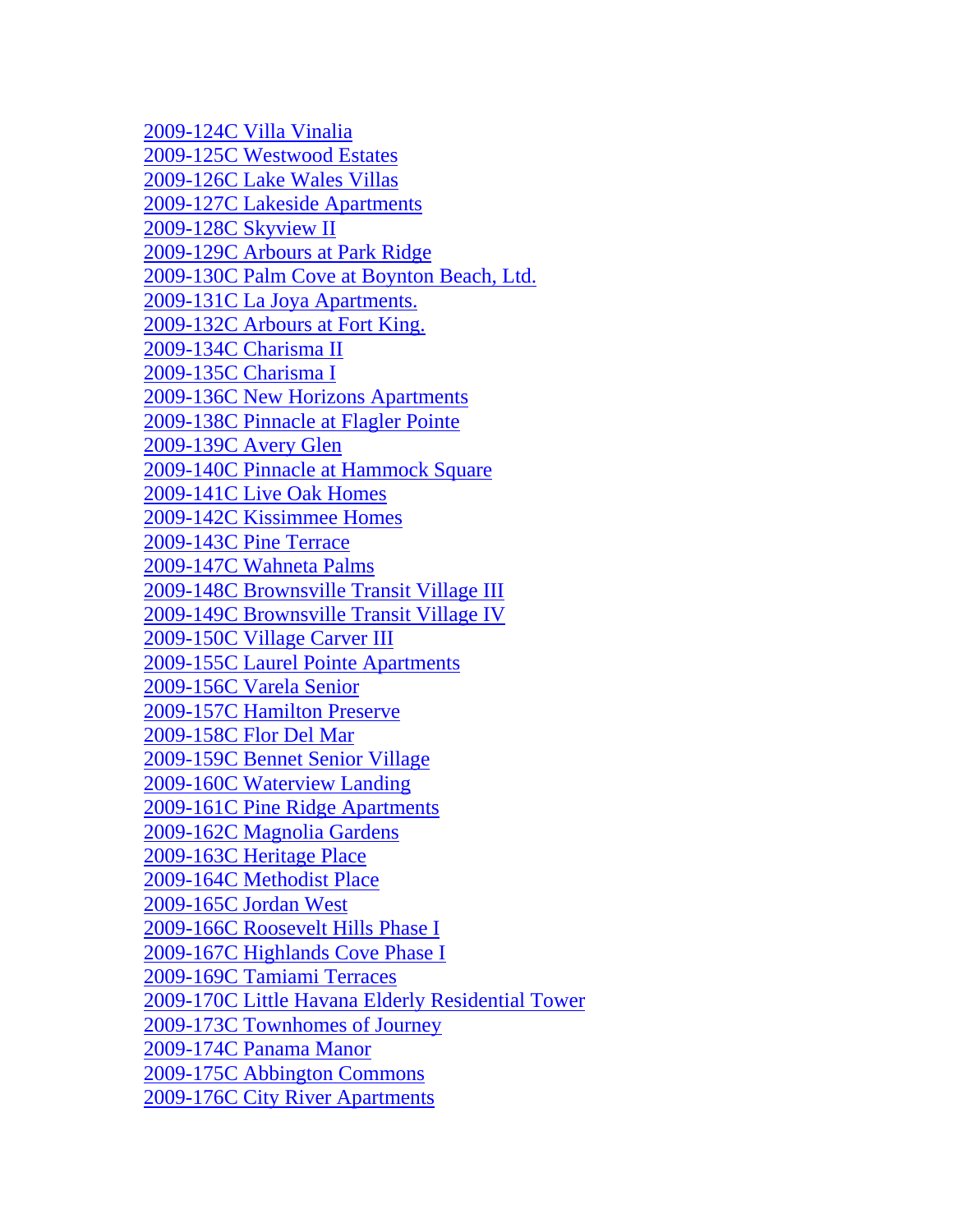[2009-177C Willow Lake Townhomes](http://www.floridahousing.org/FH-ImageWebDocs/UniversalApps/2009/Proximity%20Maps/2009-177C_Willow_Lake_Townhomes.pdf) [2009-178C City Heights Apartments](http://www.floridahousing.org/FH-ImageWebDocs/UniversalApps/2009/Proximity%20Maps/2009-178C_City_Heights_Apartments.pdf) [2009-180C Woodside Oaks](http://www.floridahousing.org/FH-ImageWebDocs/UniversalApps/2009/Proximity%20Maps/2009-180C_Woodside_Oaks.pdf) [2009-181C Countryside Apartments](http://www.floridahousing.org/FH-ImageWebDocs/UniversalApps/2009/Proximity%20Maps/2009-181C_Countryside_Apartments.pdf) [2009-184C Blue Bahia](http://www.floridahousing.org/FH-ImageWebDocs/UniversalApps/2009/Proximity%20Maps/2009-184C_Blue_Bahia.pdf) [2009-185C Casa Bella](http://www.floridahousing.org/FH-ImageWebDocs/UniversalApps/2009/Proximity%20Maps/2009-185C_Casa_Bella.pdf) [2009-186C Royal Palms](http://www.floridahousing.org/FH-ImageWebDocs/UniversalApps/2009/Proximity%20Maps/2009-186C_Royal_Palms.pdf) [2009-187C Westmont Park](http://www.floridahousing.org/FH-ImageWebDocs/UniversalApps/2009/Proximity%20Maps/2009-187C_Westmont_Park.pdf) [2009-188C Villa Toscana](http://www.floridahousing.org/FH-ImageWebDocs/UniversalApps/2009/Proximity%20Maps/2009-188C_Villa_Toscana.pdf) [2009-189C Grace Wood Senior Apartments](http://www.floridahousing.org/FH-ImageWebDocs/UniversalApps/2009/Proximity%20Maps/2009-189C_Grace_Wood_Senior_Apartments.pdf) [2009-190C Oak Branch Senior Apartments](http://www.floridahousing.org/FH-ImageWebDocs/UniversalApps/2009/Proximity%20Maps/2009-190C_Oak_Branch_Senior_Apartments.pdf) [2009-191C Olive Grove Apartments](http://www.floridahousing.org/FH-ImageWebDocs/UniversalApps/2009/Proximity%20Maps/2009-191C_Olive_Grove_Apartments.pdf) [2009-192C The Arbors Senior Apartments](http://www.floridahousing.org/FH-ImageWebDocs/UniversalApps/2009/Proximity%20Maps/2009-192C_The_Arbors_Senior_Apartments.pdf) [2009-193C Madison Heights](http://www.floridahousing.org/FH-ImageWebDocs/UniversalApps/2009/Proximity%20Maps/2009-193C_Madison_Heights.pdf) [2009-194C Grand Reserve Villas](http://www.floridahousing.org/FH-ImageWebDocs/UniversalApps/2009/Proximity%20Maps/2009-194C_Grand_Reserve_Villas.pdf) [2009-195C Madison Springs](http://www.floridahousing.org/FH-ImageWebDocs/UniversalApps/2009/Proximity%20Maps/2009-195C_Madison_Springs.pdf) [2009-196C Madison Terrace](http://www.floridahousing.org/FH-ImageWebDocs/UniversalApps/2009/Proximity%20Maps/2009-196C_Madison_Terrace.pdf) [2009-197C Madison Reserve](http://www.floridahousing.org/FH-ImageWebDocs/UniversalApps/2009/Proximity%20Maps/2009-197C_Madison_Reserve.pdf) [2009-198C The Jasmine](http://www.floridahousing.org/FH-ImageWebDocs/UniversalApps/2009/Proximity%20Maps/2009-198C_The_Jasmine.pdf) [2009-199C Esmeralda Bay](http://www.floridahousing.org/FH-ImageWebDocs/UniversalApps/2009/Proximity%20Maps/2009-199C_Esmeralda_Bay.pdf) [2009-200C Cove at Poinciana Gardens](http://www.floridahousing.org/FH-ImageWebDocs/UniversalApps/2009/Proximity%20Maps/2009-200C_Cove_at_Poinciana_Gardens.pdf) [2009-201C The Laurel](http://www.floridahousing.org/FH-ImageWebDocs/UniversalApps/2009/Proximity%20Maps/2009-201C_The_Laurel.pdf) [2009-202C Magnolia Cove](http://www.floridahousing.org/FH-ImageWebDocs/UniversalApps/2009/Proximity%20Maps/2009-202C_Magnolia_Cove.pdf) [2009-203C Woodridge Apartments](http://www.floridahousing.org/FH-ImageWebDocs/UniversalApps/2009/Proximity%20Maps/2009-203C_Woodridge_Apartments.pdf) [2009-205C Vista Grand at Bayonet Point](http://www.floridahousing.org/FH-ImageWebDocs/UniversalApps/2009/Proximity%20Maps/2009-205C_Vista_Grand_at_Bayonet_Point.pdf) [2009-206C Butler Cove Apartments](http://www.floridahousing.org/FH-ImageWebDocs/UniversalApps/2009/Proximity%20Maps/2009-206C_Butler_Cove_Apartments.pdf) [2009-207C Marcis Pointe Apartments](http://www.floridahousing.org/FH-ImageWebDocs/UniversalApps/2009/Proximity%20Maps/2009-207C_Marcis_Pointe_Apartments.pdf) [2009-208C Vista Grand at Spring Hill](http://www.floridahousing.org/FH-ImageWebDocs/UniversalApps/2009/Proximity%20Maps/2009-208C_Vista_Grand_at_Spring_Hill.pdf) [2009-209C Lake View Village](http://www.floridahousing.org/FH-ImageWebDocs/UniversalApps/2009/Proximity%20Maps/2009-209C_Lake_View_Village.pdf) [2009-210C Nova Oaks](http://www.floridahousing.org/FH-ImageWebDocs/UniversalApps/2009/Proximity%20Maps/2009-210C_Nova_Oaks.pdf) [2009-211C Journet Place](http://www.floridahousing.org/FH-ImageWebDocs/UniversalApps/2009/Proximity%20Maps/2009-211C_Journet_Place.pdf) [2009-213C Pendelton Commons](http://www.floridahousing.org/FH-ImageWebDocs/UniversalApps/2009/Proximity%20Maps/2009-213C_Pendelton_Commons.pdf) [2009-214C TM Alexander](http://www.floridahousing.org/FH-ImageWebDocs/UniversalApps/2009/Proximity%20Maps/2009-214C_TM_Alexander.pdf) [2009-215C Civic Tower](http://www.floridahousing.org/FH-ImageWebDocs/UniversalApps/2009/Proximity%20Maps/2009-215C_Civic_Tower.pdf) [2009-216C Flagler Village](http://www.floridahousing.org/FH-ImageWebDocs/UniversalApps/2009/Proximity%20Maps/2009-216C_Flagler_Village.pdf) [2009-217C Captiva Cove](http://www.floridahousing.org/FH-ImageWebDocs/UniversalApps/2009/Proximity%20Maps/2009-217C_Captiva_Cove.pdf) [2009-218C Pelican Cove Apartments](http://www.floridahousing.org/FH-ImageWebDocs/UniversalApps/2009/Proximity%20Maps/2009-218C_Pelican_Cove_Apartments.pdf) [2009-219C Villa Capri, Phase III](http://www.floridahousing.org/FH-ImageWebDocs/UniversalApps/2009/Proximity%20Maps/2009-219C_Villa_Capri,_Phase_III.pdf) [2009-222C Banyan Station](http://www.floridahousing.org/FH-ImageWebDocs/UniversalApps/2009/Proximity%20Maps/2009-222C_Banyan_Station.pdf) [2009-223C Crestwood Apartments](http://www.floridahousing.org/FH-ImageWebDocs/UniversalApps/2009/Proximity%20Maps/2009-223C_Crestwood_Apartments.pdf) [2009-224C Veranda Family Apartments](http://www.floridahousing.org/FH-ImageWebDocs/UniversalApps/2009/Proximity%20Maps/2009-224C_Veranda_Family_Apartments.pdf)